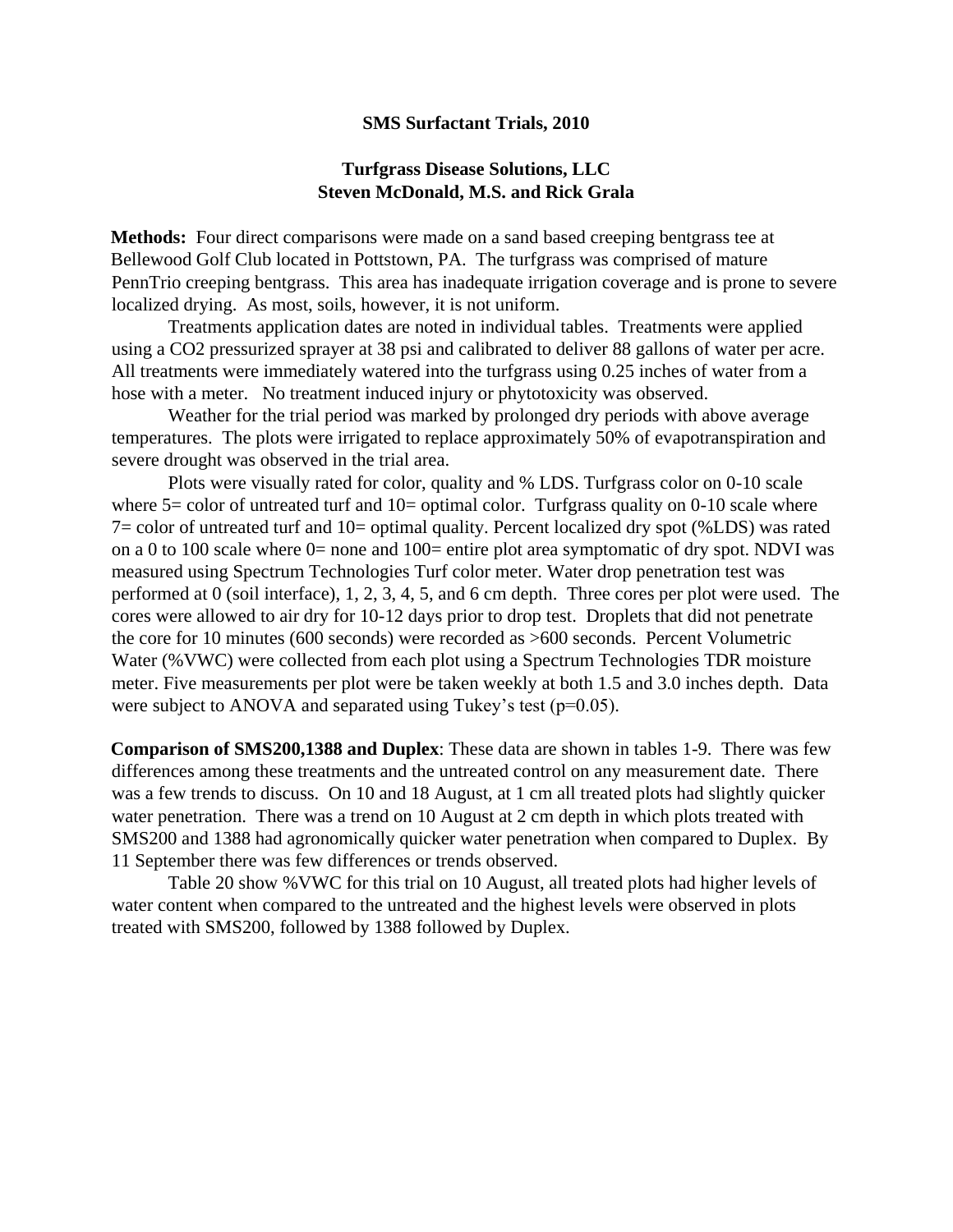| $0.411 - 0.40$     |       |      |                                               |        |                |        |        |                |               |
|--------------------|-------|------|-----------------------------------------------|--------|----------------|--------|--------|----------------|---------------|
| <b>Rating Date</b> |       |      | 29 July 2010 (Initial)                        |        |                |        |        |                |               |
| <b>Rating Type</b> |       |      | Seconds to penetrate soil at various depth*** |        |                |        |        |                |               |
| Depth              |       |      | $0 \text{ cm}$                                | 1 cm   | $2 \text{ cm}$ | 3 cm   | 4 cm   | $5 \text{ cm}$ | 6 cm          |
| Trt<br>Treatment*  | Rate  | Appl |                                               |        |                |        |        |                |               |
| No. Name           | per A | Code |                                               |        |                |        |        |                |               |
| 1 Untreated        |       |      | 101.0a                                        | 58.3 a | 43.3a          | 16.0a  | 3.7a   | 2.3a           | 1.3a          |
| 2 SMS-200          | 20    | A    | 63.7 a                                        | 45.7 a | 29.3a          | 15.0a  | 4.3a   | 1.0a           | 1.0a          |
| 3 SMS-EXP-1388 20  |       | A    | 59.7 a                                        | 49.7 a | 35.3a          | 16.0a  | 6.0a   | 1.0a           | 1.0a          |
| 4 DuPlex           | 34    | A    | 74.0 a                                        | 61.7 a | 40.7a          | 20.0a  | 3.7a   | 2.7a           | 3.3a          |
| Treatment Prob(F)  |       |      | 0.1023                                        | 0.4587 | 0.1759         | 0.9119 | 0.7102 |                | 0.6491 0.4547 |

**Table 1. Comparison of SMS 200, 1388, and Duplex: Water drop penetration test: 29 July 2010**

\* Treatments were applied on 29 July (A) 2010

\*\* Means followed by same letter do not significantly differ (P=.05, Tukey's HSD).

**\*\*\*** Water drop penetration test at 0 (soil interface), 1, 2, 3, 4, 5, and 6 cm depth. Three cores per plot were used. The cores were allowed to air dry for 10-12 days prior to drop test. Droplets that did not penetrate the core for 10 minutes (600 seconds) were recorded as >600 seconds.

| <b>Rating Date</b> |       |              | 18 August                            |          |                |                |         |         |         |  |  |
|--------------------|-------|--------------|--------------------------------------|----------|----------------|----------------|---------|---------|---------|--|--|
| <b>Rating Type</b> |       |              | Seconds to penetrate soil at various |          |                |                |         |         |         |  |  |
|                    |       |              |                                      | depth*** |                |                |         |         |         |  |  |
| Depth              |       |              | $0 \text{ cm}$                       | 1 cm     | $2 \text{ cm}$ | $3 \text{ cm}$ | 4 cm    | 5 cm    | 6 cm    |  |  |
| Treatment*<br>Trt  | Rate  | Appl         |                                      |          |                |                |         |         |         |  |  |
| No. Name           | per A | Code         |                                      |          |                |                |         |         |         |  |  |
| 1 Untreated        |       |              | 180.97 ab                            | 110.42 a | 108.52 a       | 110.02         | 102.92  | 66.19 a | 52.26 a |  |  |
|                    |       |              |                                      |          |                | a              | a       |         |         |  |  |
| 2 SMS-200          | 20    | $\mathsf{A}$ | 107.73 b                             | 35.14 a  | 55.88 ab       | 81.19 a        | 116.83  | 106.59  | 92.95a  |  |  |
|                    |       |              |                                      |          |                |                | a       | a       |         |  |  |
| 3 SMS-EXP-1388     | 20    | A            | 215.47 a                             | 56.61 a  | 24.59 b        | 106.11         | 128.47  | 122.52  | 116.83  |  |  |
|                    |       |              |                                      |          |                | a              | a       | a       | a       |  |  |
| 4 DuPlex           | 34    | A            | 144.90 ab                            | 53.85 a  | 39.07 b        | 48.52 a        | 94.42 a | 76.69 a | 9.85a   |  |  |
| Treatment Prob(F)  |       |              | 0.0330                               | 0.1719   | 0.0183         | 0.3787         | 0.8616  | 0.5770  | 0.1651  |  |  |

## **Table 2. Continued: 18 August 2010**

 $*$  Treatments were applied on 29 July (A)

\*\* Means followed by same letter do not significantly differ (P=.05, Tukey's HSD).

**\*\*\*** Water drop penetration test at 0 (soil interface), 1, 2, 3, 4, 5, and 6 cm depth. Three cores per plot were used. The cores were allowed to air dry for 10-12 days prior to drop test. Droplets that did not penetrate the core for 10 minutes (600 seconds) were recorded as >600 seconds.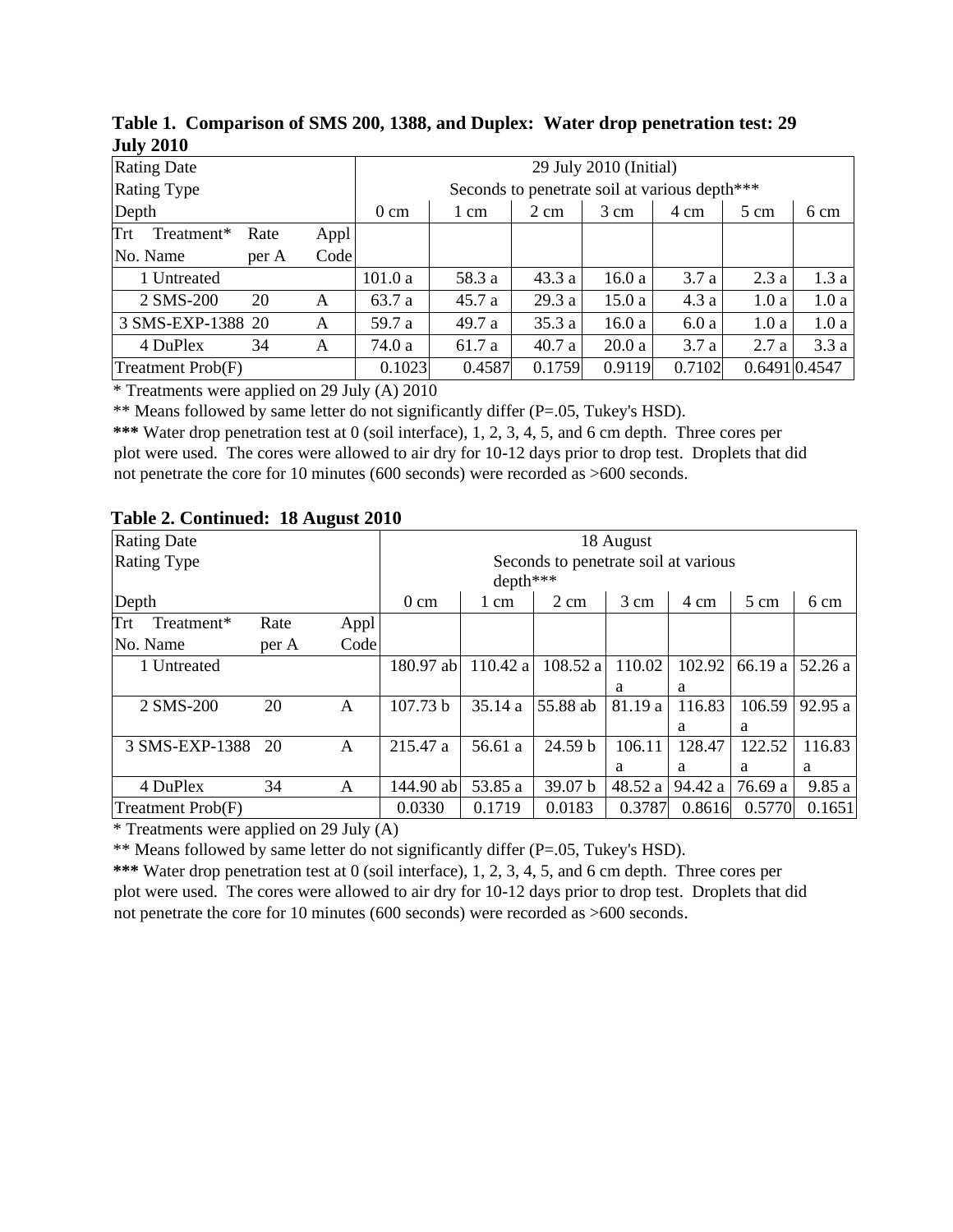| <b>Rating Date</b> |       |      | 11 September                         |                   |                |                    |         |                |                  |  |  |
|--------------------|-------|------|--------------------------------------|-------------------|----------------|--------------------|---------|----------------|------------------|--|--|
| <b>Rating Type</b> |       |      | Seconds to penetrate soil at various |                   |                |                    |         |                |                  |  |  |
|                    |       |      |                                      | $depth***$        |                |                    |         |                |                  |  |  |
| Depth              |       |      | $0 \text{ cm}$                       | 1 cm              | $2 \text{ cm}$ | $3 \text{ cm}$     | 4 cm    | $5 \text{ cm}$ | $6 \text{ cm}^*$ |  |  |
| Trt<br>Treatment*  | Rate  | Appl |                                      |                   |                |                    |         |                |                  |  |  |
| No. Name           | per A | Code |                                      |                   |                |                    |         |                |                  |  |  |
| 1 Untreated        |       |      | 55.78 a                              | 31.90 b           | 22.90 b        | 32.16 <sub>b</sub> | 22.78 a | 14.07a         |                  |  |  |
| 2 SMS-200          | 20    | A    | 117.30 a                             | 89.50 a           | 69.30 ab       | 68.16 ab           | 83.85 a | 20.85a         |                  |  |  |
| 3 SMS-EXP-         | 20    | A    | 129.19 a                             | $ 35.90ab\rangle$ | $109.23$ a     | $120.73$ a         | 82.26 a | 81.83 a        |                  |  |  |
| 1388               |       |      |                                      |                   |                |                    |         |                |                  |  |  |
| 4 DuPlex           | 34    | Α    | 62.73 a                              | 34.54 b           | 47.73 b        | 81.78 ab           | 97.59 a | 60.80a         |                  |  |  |
| Treatment Prob(F)  |       |      | 0.0979                               | 0.0292            | 0.0110         | 0.0090             | 0.0567  | 0.0620         |                  |  |  |

## **Table 3. Continued: 11 September 2010**

 $*$  Treatments were applied on 29 July (A)

\*\* Means followed by same letter do not significantly differ (P=.05, Tukey's HSD).

**\*\*\*** Water drop penetration test at 0 (soil interface), 1, 2, 3, 4, 5, and 6 cm depth. Three cores per plot were used. The cores were allowed to air dry for 10-12 days prior to drop test. Droplets that did not penetrate the core for 10 minutes (600 seconds) were recorded as >600 seconds.

\* Data missing, soil samples all feel apart at 6 cm level

| $\mathbf{v}$ and $\mathbf{v}$              |      |        |                  |           |           |          |
|--------------------------------------------|------|--------|------------------|-----------|-----------|----------|
| <b>Rating Date</b>                         |      |        | Aug- $3$         | Aug- $10$ | Aug- $18$ | $Sep-11$ |
| Turfgrass Quality (0-10)***<br>Rating Type |      |        |                  |           |           |          |
| Rate                                       | Appl |        |                  |           |           |          |
| per A                                      | Code |        |                  |           |           |          |
|                                            |      | 8.0 a  | 6.7 <sub>b</sub> | 5.33 a    | 5.67 a    | 5.00a    |
| $20$ fl oz                                 | A    | 8.0a   | 8.0 a            | 6.7a      | 6.67a     | 6.5a     |
| 3 SMS-EXP-1388<br>$20$ fl oz               | A    | 8.0 a  | 8.0 a            | 5.0a      | 4.93a     | 4.33a    |
| $34 \text{ fl oz}$                         | Α    | 8.0 a  | 8.0 a            | 7.0a      | 6.8a      | 6.8a     |
|                                            |      | 1.0000 | 0.0029           | 0.4654    | 0.6046    | 0.6212   |
|                                            |      |        | $Jul-29$         |           |           |          |

**Table 6. Turfgrass Quality as impacted by various surfactant** 

\* Treatments were applied on 29 July (A)

\*\* Means followed by same letter do not significantly differ (P=.05, Tukey's HSD).

**\*\*\*** Turfgrass quality on 0-10 scale where 7= acceptable threshold for quality and 10= optimal quality.